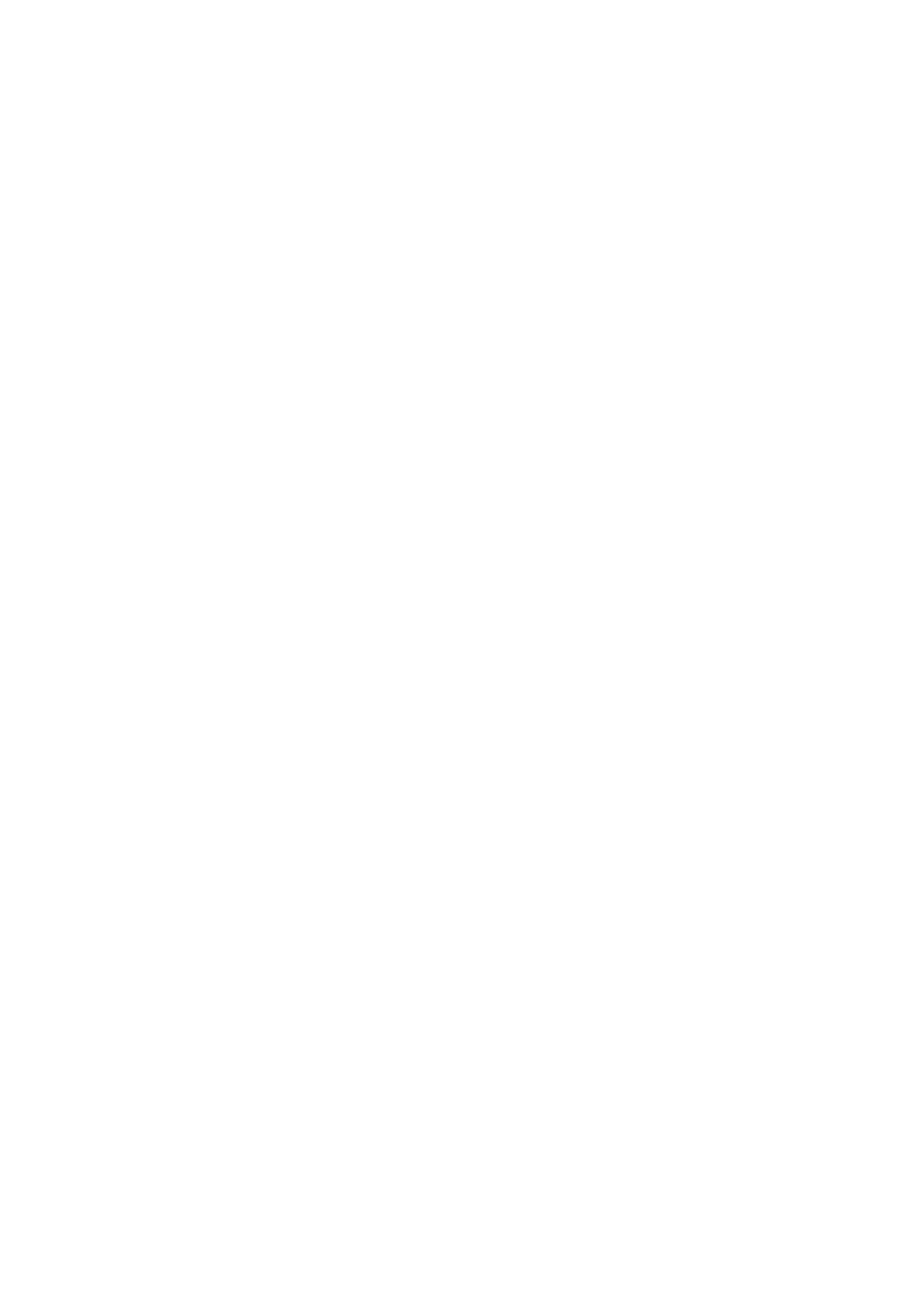#### COMBIMASS® eco-bio +

#### TECHNICAL DATA

| Reproducibility<br>(electronics)                                      | 0.125% of reading                                                                                                                                                                 |                                                                                                                                                                                                                                                                                                                                   |
|-----------------------------------------------------------------------|-----------------------------------------------------------------------------------------------------------------------------------------------------------------------------------|-----------------------------------------------------------------------------------------------------------------------------------------------------------------------------------------------------------------------------------------------------------------------------------------------------------------------------------|
| System accuracy<br>(electronics)                                      | 0.25% of reading $+$ 0.025% of full scale                                                                                                                                         |                                                                                                                                                                                                                                                                                                                                   |
| Measuring accuracy<br>(depending on appli-<br>cation and calibration) | 2.5% of reading $+0.2%$ of full scale<br>$(1\% \text{ of reading} + 0.1\% \text{ of full scale as an option only})$                                                               |                                                                                                                                                                                                                                                                                                                                   |
| Flow range<br>(1013 mbar, 0°C)                                        | $0.25 - 25$ Nm/s (0.25 – 240 Nm/s as an option only)                                                                                                                              |                                                                                                                                                                                                                                                                                                                                   |
| Turndown ratio                                                        | Up to 100 : 1                                                                                                                                                                     |                                                                                                                                                                                                                                                                                                                                   |
| Field display / control<br>(option only)                              | • 8 digits, alphanumerical LED display for field indication of actual flow<br>rate or totalized flow<br>• Integrated totalizer                                                    |                                                                                                                                                                                                                                                                                                                                   |
|                                                                       | • Control pad for field programming of the flowmeter using a magnetic pin                                                                                                         |                                                                                                                                                                                                                                                                                                                                   |
|                                                                       | · easy-to-use menu for transmitter set-up                                                                                                                                         |                                                                                                                                                                                                                                                                                                                                   |
| Graphic display<br>(optional)                                         | • remote graphic display (wall or switch cabinet mounting)<br>• simultaneous indication of flow rate and totalized flow<br>• Integrated totalizer                                 |                                                                                                                                                                                                                                                                                                                                   |
|                                                                       | • touch pad for easy programming of the flowmeter                                                                                                                                 |                                                                                                                                                                                                                                                                                                                                   |
|                                                                       | • easy-to-use menu for transmitter set-up                                                                                                                                         |                                                                                                                                                                                                                                                                                                                                   |
| Signal output<br>(isolated)                                           | 1 x analog output:<br>1 x pulse output:                                                                                                                                           | 4-20 mA, active<br>load < 400 Ohm<br>10 Bit resolution<br>field selectable, max. 2 pulses/sec.                                                                                                                                                                                                                                    |
| Choice of sensors<br>(option)                                         | series:<br>Sensor geometry:<br>Process temperature:<br>Operating pressure:<br>Diameter of sensor rod:12 mm<br>Materials:<br>Certificates:<br>Process connections:<br>Hot tapping: | Transmitter can be combined with different sensors of the COMBIMASS®<br>2 Pin (Standard for damp gases)<br>max. 130°C<br>$0.9 - 1.3$ bara<br>1.4571<br>3.1B material certificate (as an option)<br>Compression fitting (standard)<br>manually operated with ball valve and further<br>measures to sample biogas from process pipe |

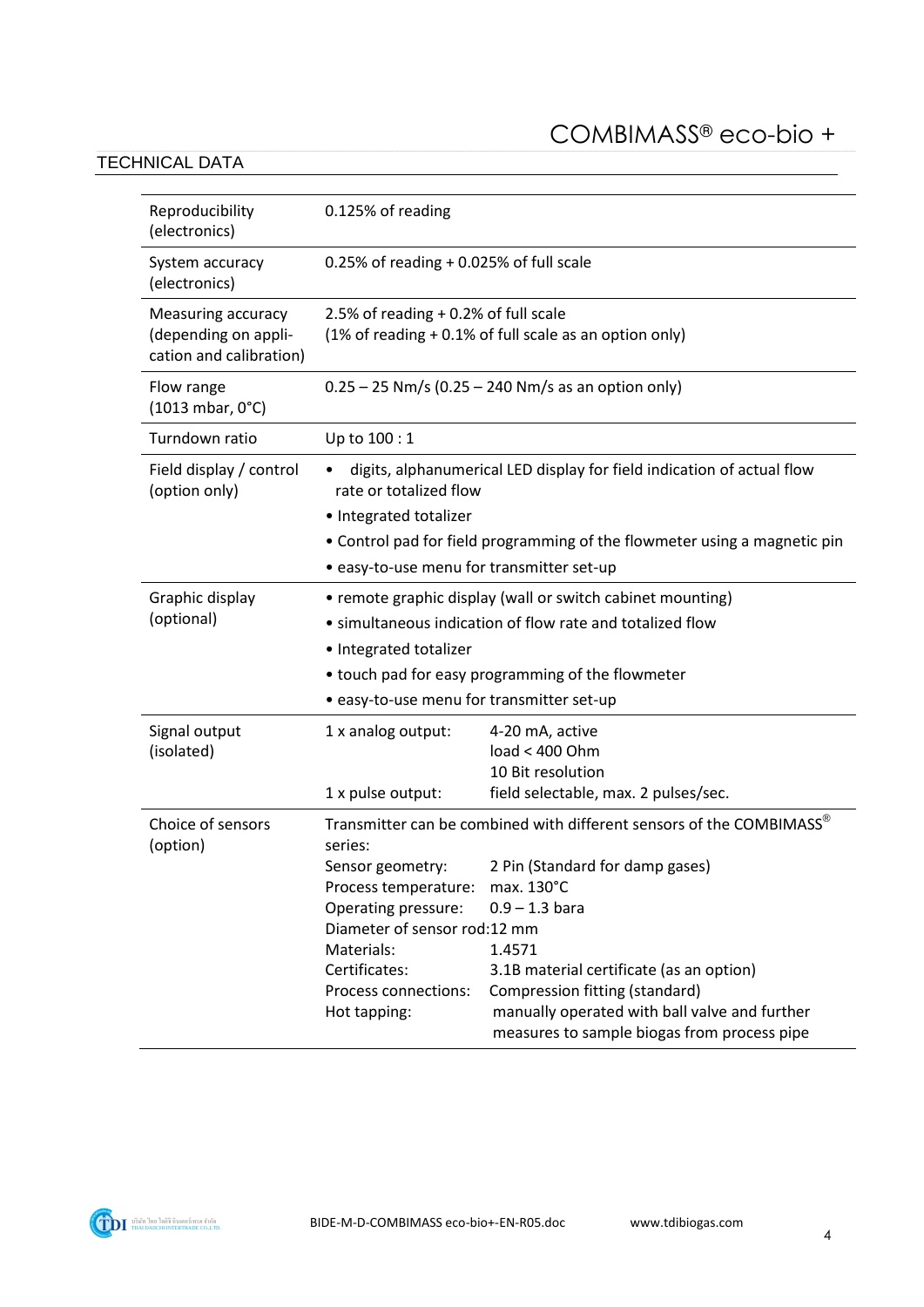## INLET AND OUTLET STRAIGHT PIPE RUNS

General information To achieve high accuracy in flow rate measurement as specified, consideration of sufficient inlet and outlet straight pipe runs according to DIN ISO 5167-1 is crucial during installation of the flow transmitter. Reasonable measuring results can also be achieved with shortened inlet and outlet straight pipe runs according to the below specifications.

> If sufficient inlet and outlet straight pipe runs are not available, please call factory. It might be possible to achieve the required measurement accuracy, if a special calibration can be carried out at our CAMASS® calibration centre by simulating the actual operating conditions, the range of flow rates and the piping.

> Alternatively, the installation of a COMBIMASS<sup>®</sup> flow conditioner may allow, to achieve accurate measuring results when space is restricted.

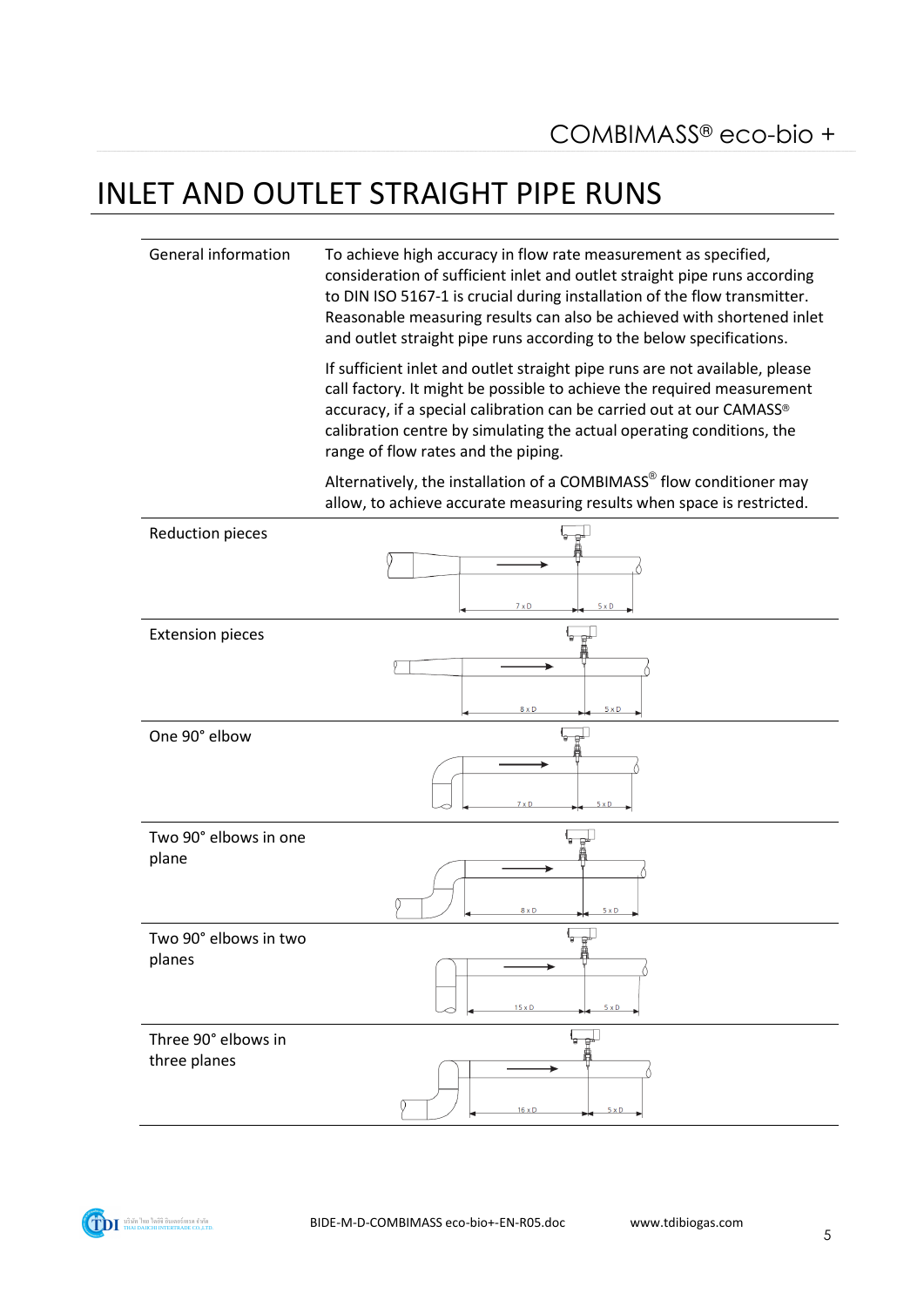## **DIMENSIONS**

Eco-bio+ with stainless steel housing for the installation in ex-zone 1 - preferred installation in wet gases in horizontal pipes from the side



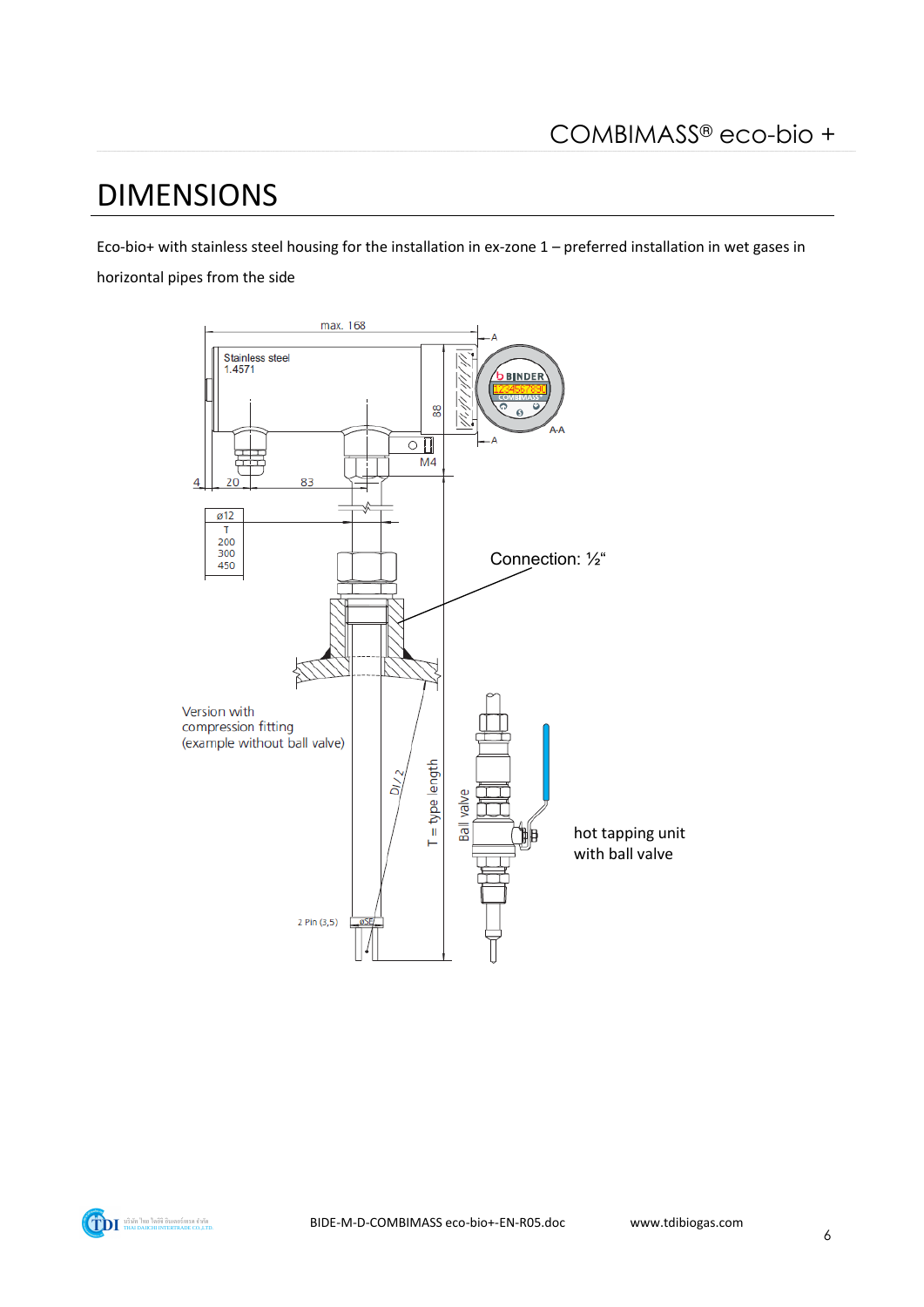# DIMENSIONS

Eco-bio+ with aluminum housing for the installation in ex-zone 2– preferred installation in wet gases in horizontal pipes from the side